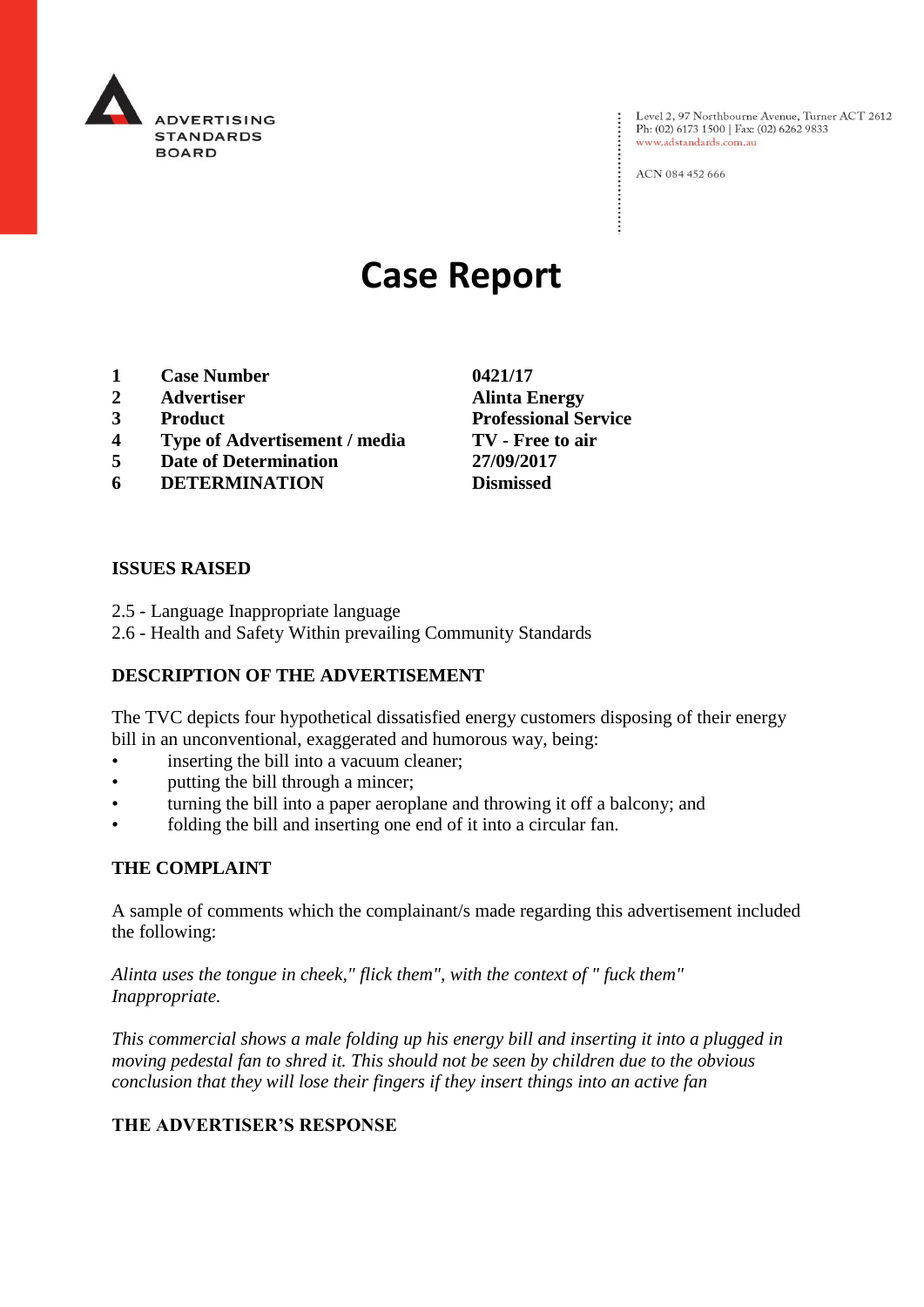Comments which the advertiser made in response to the complainant/s regarding this advertisement include the following:

*Alinta Energy is a strong supporter of, and has great respect for, the ASB and the codes it administers. This includes the AANA Code of Ethics (Code). Accordingly, Alinta Energy is very concerned that a complaint has been made against it under the Code.*

*Alinta Energy takes great care to ensure that its advertising and marketing materials including TVCs - are compliant with all relevant laws and codes. Alinta Energy has carefully considered the complaint, the TVC and the relevant provisions of the Code. For the reasons set out below, Alinta Energy strongly disagrees that the TVC contravenes the Code in any way.*

*Application of clause 2 of the Code*

*The ASB has identified clause 2.6 of the Code as being potentially relevant to the TVC. For the reasons set out in section 6.3 of this response, Alinta Energy disagrees that it has contravened clause 2.6 of the Code.*

*For the avoidance of doubt, and although no such allegation has been made against Alinta Energy, Alinta Energy notes that the TVC clearly does not contravene any other clause of Section 2 of the Code. In particular, the TVC does not:*

*• portray people or depict material in a way which discriminates against or vilifies a person or section of the community in any way (clause 2.1);*

- *• employ sexual appeal (clause 2.2);*
- *• present or portray violence (clause 2.3);*
- *• involve sex, sexuality or nudity (clause 2.4);*

*• use strong or obscene language, or any other language which is inappropriate in the circumstances (clause 2.5); or*

*• suggest that the TVC itself is anything other than an advertisement for Alinta Energy''s services (clause 2.7).*

*Further, the TVC is not an advertising or marketing communication to children, nor does it market food or beverages. Accordingly, we have not addressed the specific AANA Codes relating to such advertising and marketing communications in this response.*

*The Requirements of Clause 2.6 of the Code*

*Clause 2.6 of the Code provides that "Advertising and Marketing Communications shall not depict material contrary to Prevailing Community Standards on health and safety".*

*"Prevailing Community Standards" are defined as "the community standards determined by the Advertising Standards Board as those prevailing at the relevant time in relation to Advertising or Marketing Communications. Prevailing Community Standards apply to clauses 2.1?–?2.6 below. The determination by the Board shall have regard to Practice Notes published by AANA and any research conducted by the Advertising Standards Bureau".*

*Further, the current Practice Note for the Code states that "the Board will have regard to community standards at the time the advertising or marketing communication was published.*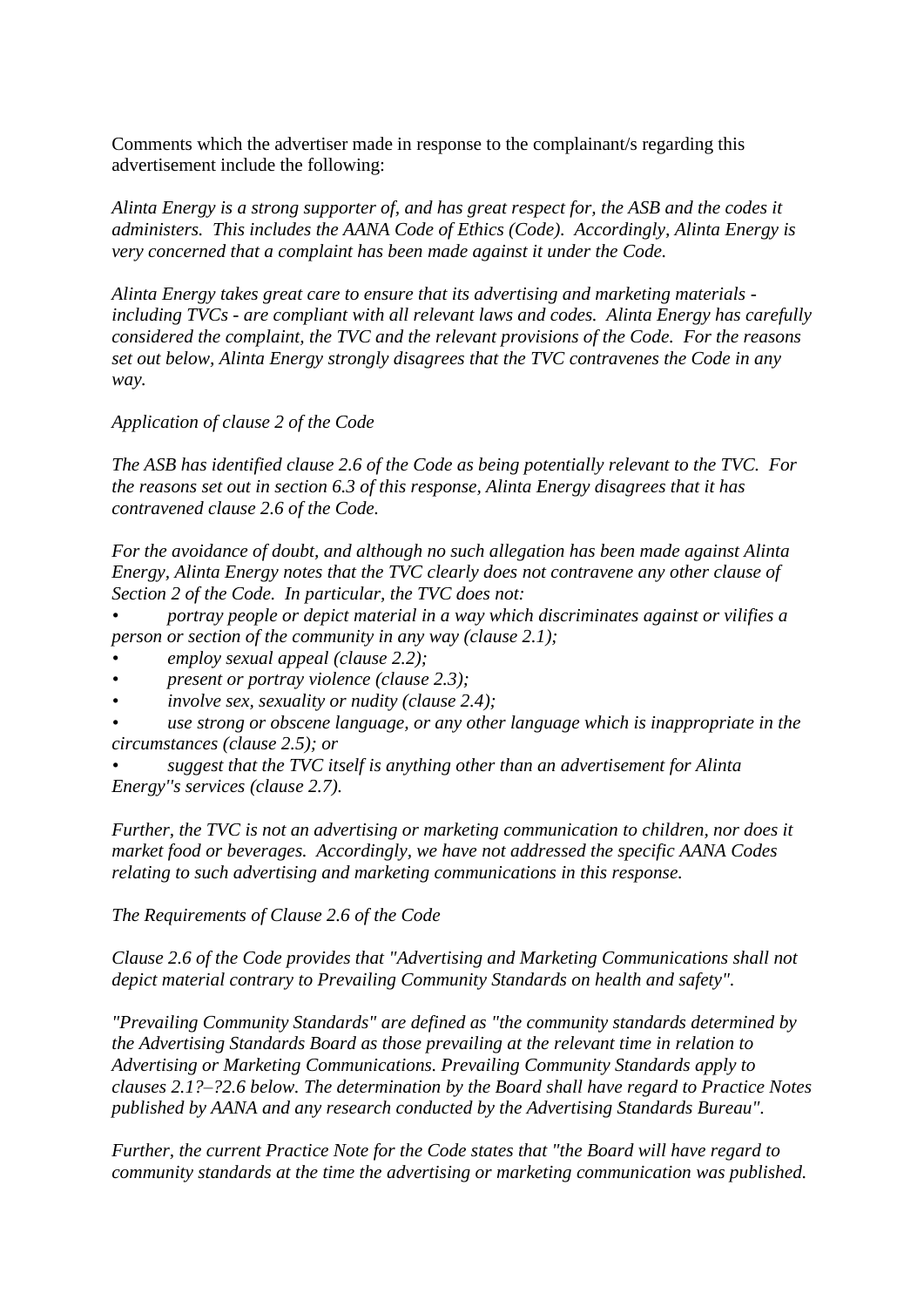*Prevailing Community Standards are determined primarily by the Board, whose members are representative of the community, on a case by case basis, as part of the complaints process… It is influenced in part by previous decisions of the Board, the AANA's intent in developing this Code and any relevant research (of the AANA or Advertising Standards Bureau as relevant). There is no one test of Prevailing Community Standards. The Prevailing Community Standard will differ in relation to the different restrictions in relation to health and safety, nudity, language, violence and portrayal of people".*

*The Practice Note also states that advertisers "should take care not to depict behaviour that children may imitate". Examples of such behaviour given in the Practice Note include:*

- *• riding a bike without a helmet;*
- *• not wearing a seatbelt;*
- *• riding down a hill in a wheelie bin;*
- *• using a mobile phone while driving; and*
- *• hiding in a chest freezer.*

*The TVC Complies with Clause 2.6 of the Code*

*The TVC depicts four hypothetical dissatisfied energy customers disposing of their energy bill in an unconventional, exaggerated and humorous way, being:*

- *• inserting the bill into a vacuum cleaner;*
- *• putting the bill through a mincer;*
- *• turning the bill into a paper aeroplane and throwing it off a balcony; and*
- *• folding the bill and inserting one end of it into a circular fan.*

*The complainant appears to be concerned about the scene involving the circular fan, suggesting that this scene "should not be seen by children due to the obvious conclusion that they will lose their fingers if they insert things into an active fan".*

*With respect to the complainant, Alinta Energy disagrees that the TVC encourages any person - particularly children - to engage in any conduct which could cause injury. It is very clear that the TVC depicts exaggerated, comedic scenarios to convey Alinta Energy''s commercial message. It does not encourage, suggest, condone or depict any activity or material which is contrary to Prevailing Community Standards on health and safety.*

*For good reason, the Board has dismissed complaints of this kind on many occasions, examples of which are described further below.*

# *(a) The Doritos Case*

*A complaint along similar lines was considered by the Board in Case Number 0351/11 involving a Smith''s Snackfood Co Ltd TVC. That case concerned a TVC promoting Doritos chilli flavoured chips and a complementary beverage product designed to counteract the spice of those chips, being Pepsi Max Ceasefire Lime. The TVC depicted a fireman using an axe to smash a fridge to retrieve a bottle of Pepsi Max Ceasefire Lime, who then pours it into the mouth of a man who has just eaten some Doritos chilli flavoured chips.*

*The complainant in that case appears to have been concerned that the TVC may, when seen by children, lead them to believe that it is safe to smash a fridge and that this may lead children to suffer injuries. However, as explained by the advertiser, the smashing of the*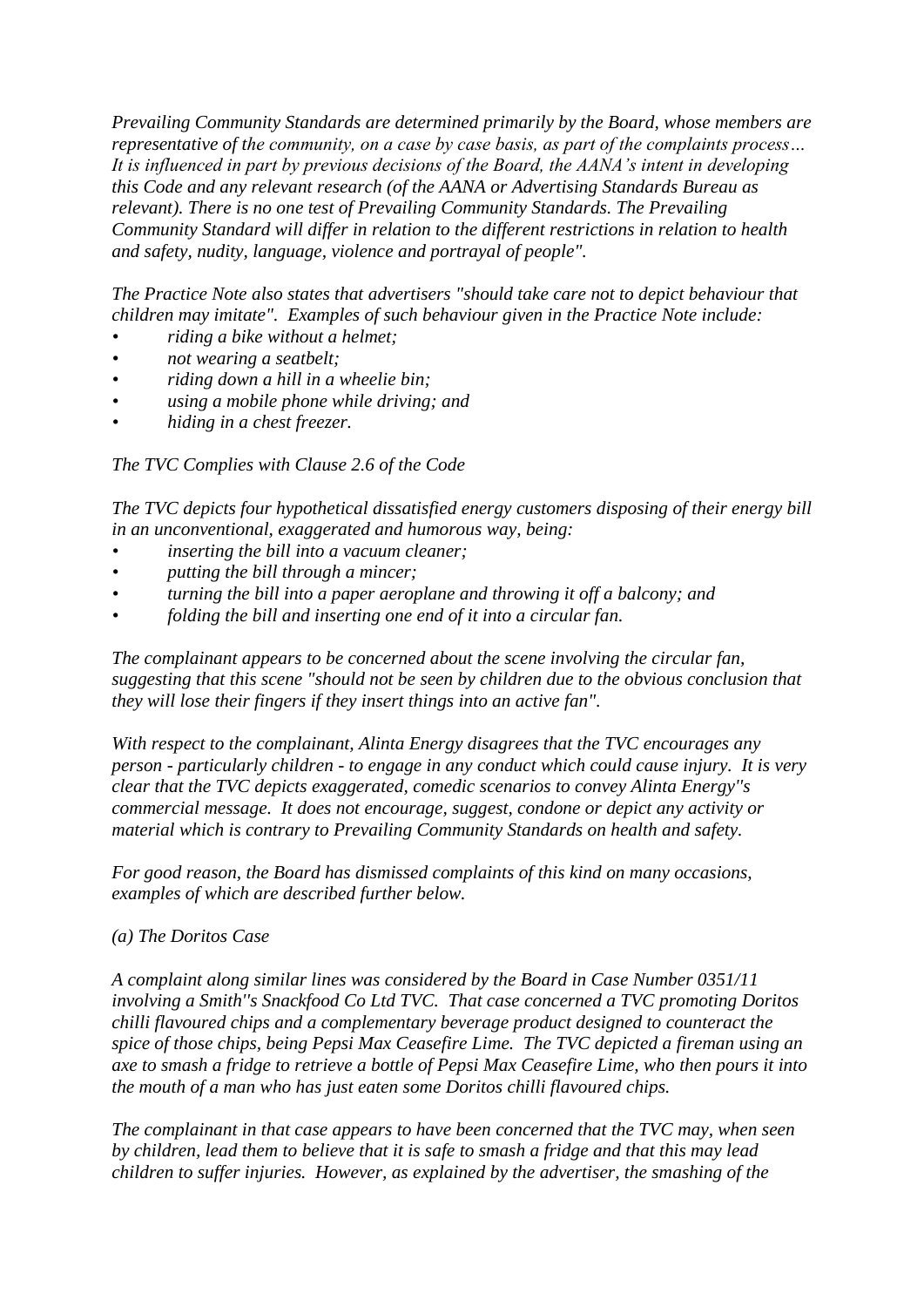*fridge was done "in a comedic way - with no one being hurt". Accordingly, the Board dismissed the complaint on the basis that the TVC had "a comic tone in that the fireman is overstating the seriousness of the issue of the Doritos being so hot that you need Pepsi Max to cool down your mouth".*

*Further, the Board considered that "whilst it was not necessary to smash the glass with the axe" the "humorous tone of the advertisement, as the playing out of a mock emergency fire situation" ensured that the "advertisement does not encourage members of the community to copy the actions of the fireman and does not endorse or condone the use of an axe to access a refrigerator".*

*The Board therefore found that "the advertisement did not depict material contrary to prevailing community standards on health and safety and did not breach Section 2.6 of the Code".*

*Alinta Energy submits that the same conclusion should be reached in this instance. The insertion of an energy bill into a circular fan in the TVC is done in a comedic way, with nobody being hurt. Indeed, the TVC is presented with a comic tone in which the characters are gleefully disposing of their energy bill in a humorous manner. There could be no serious suggestion that the TVC encourages members of the community to actually copy the actions of the characters in the TVC, any more than the Doritos TVC encouraged the use of an axe to smash a fridge.*

#### *(b) The Captain Risky Case*

*The Board has also considered a TVC that was part of Budget Direct''s "Captain Risky" series" in Case Number 0001/15.*

*In that case, complaints were made about a TVC depicting a fictional character ("Captain Risky") engaging in certain conduct, such as jumping from a high ladder into a small backyard swimming pool. The complainants were concerned that the TVC may induce children to copy the behaviour depicted in the TVC, which may cause them to suffer injuries.*

*There, the advertiser submitted that, as is the case in relation to Alinta Energy''s TVC:*

*• the TVC was clearly targeted at adults, who were (unlike children) the target market for the relevant services, and no children were depicted in the TVC; and*

*• the TVC was not depicting real world activities but was depicting an exaggerated and stylised world involving comedic scenarios - a form of "visual puffery and comedy".*

*Again, Alinta Energy submits that the Board should reach the same conclusion in relation to its TVC. The TVC is not directed at children and is specifically directed towards adults, given that (as with insurance) children are not consumers in the energy market. With this in mind, Alinta Energy has only purchased advertising space for the TVC during shows which are intended for adults, with specific requests for advertising during the television shows "The Block", the broadcasting of the National Rugby League, "The Project", and peak time programming of the news (6-9pm).*

*Further, the TVC received CAD approval and was ascribed a W rating ("General/care in placement: may be broadcast at any time except during P and C programs or adjacent to P or C periods. Exercise care when placing in G (General) programs principally directed to children"). The TVC has been scheduled according to that rating such that television*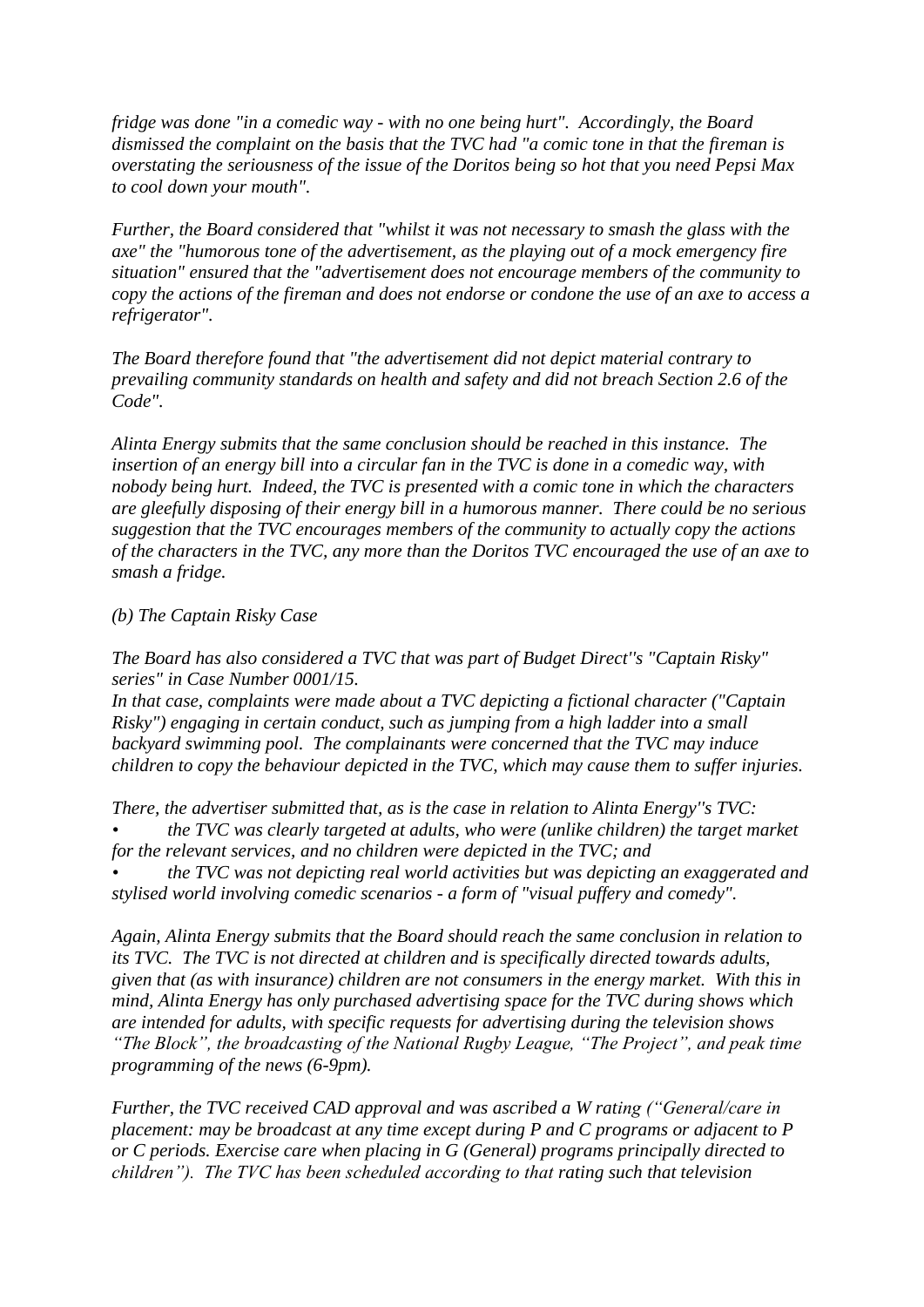*networks were well aware and required not to broadcast the TVC during C (Children) and P (Parental guidance) rated programming.*

*Further, the scenarios depicted in the TVC are clearly comedic. No more could it be said that the TVC encourages children to consume mince made from an energy bill, than it could be said that the TVC encourages children to engage in unsafe conduct in relation to a circular fan.*

#### *(c) The Allianz Hose Case*

*The Board considered another analogous TVC in the insurance industry in Case Number 0014/16. That TVC showed a father trying to wash his car, but no water was coming out of the hose. His son notices a kink and straightens the hose to allow the water to flow, which surprises the father as the water sprays in to his face. The hose spraying water becomes outof-control, firstly breaking a house window and then squirts a passing ice cream van driver in the face, causing him to crash into the mother''s car.*

*Complaints were made in relation to this TVC on the basis that some children may "take this scenario on board and play a prank on one of their friends or family". The complaints further suggested that "a force of water being released into an eye at such a close distance is a very dangerous act that in real life could cause someone to lose an eye, especially if a child or youth copies the ad".*

*The Board found that, as was clear from the "overall theme" of the Allianz TVC, the TVC "did not encourage or condone members of the community to spray a hose in their or anyone else''s face". Indeed, as Allianz submitted and which applies equally in relation to Alinta Energy''s TVC, these were exaggerated, humorous scenarios that members of the target audience would easily comprehend.*

*For the reasons set out above, Alinta Energy respectfully asks that the Board dismiss the complaint.*

# **THE DETERMINATION**

The Advertising Standards Board ("Board") considered whether this advertisement breaches Section 2 of the Advertiser Code of Ethics (the "Code").

The Board noted the complainants' concerns that the advertisement shows unsafe behaviour and uses inappropriate language

The Board viewed the advertisement and noted the advertiser's response.

The Board considered whether the advertisement was in breach of Section 2.5 of the Code. Section 2.5 of the Code states: "Advertising or Marketing Communications shall only use language which is appropriate in the circumstances (including appropriate for the relevant audience and medium). Strong or obscene language shall be avoided".